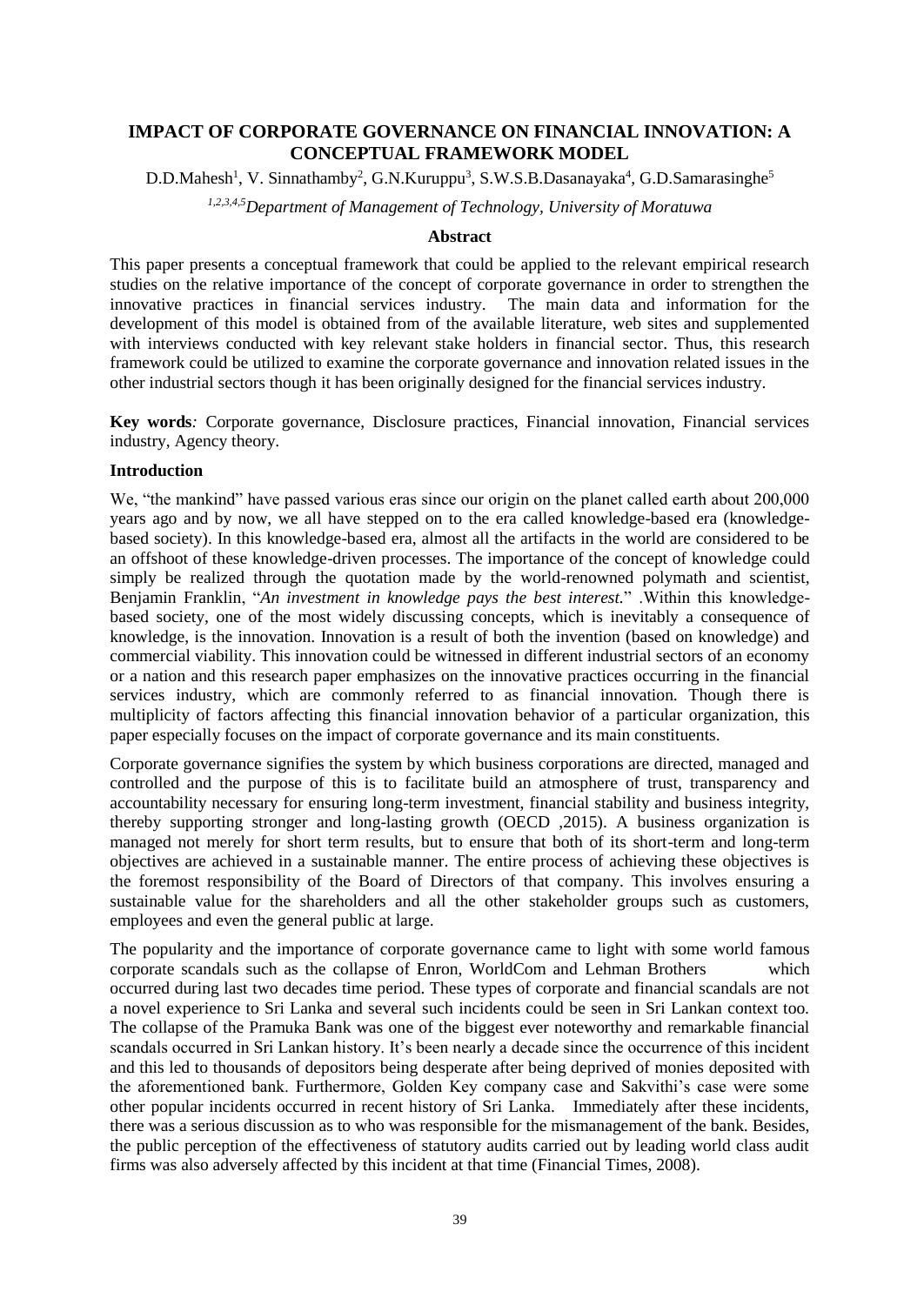Aftermath of these corporate scandals, the regulatory mechanisms of corporate governance began to emerge all over the world and they were introduced as best practices on corporate governance. OECD principles of corporate governance (1999,2004 and 2015),Cadbury code(1992),Combined code(2003) are some major global initiatives on corporate governance. When Sri Lankan context is taken into consideration, the Institute of Chartered Accountants of Sri Lanka (ICASL) was the pioneer in introducing Corporate Governance to Sri Lanka. The first Code was issued by ICASL in December 1997 in the name of "Code of Best Practice on matters related to financial aspects of Corporate Governance" and it was updated in March 2003 as the "Code of Best Practice on Corporate Governance". Thereafter, the Securities & Exchange Commission (SEC) and the Institute of Chartered Accountants (ICASL) jointly issued "Code of best practice on corporate governance" in 2008 and 2013 (SEC and ICASL, 2008; SEC and ICASL, 2013).

Figure 1 below shows the world's top ten countries based on the corporate governance overall rating (Governance [Metrics International,](https://web.archive.org/web/20110125201141/http:/www.gmiratings.com/Images/GMI_Country_Rankings_as_of_10_27_2010.pdf) 2010).According to this graph, the first position has been secured by United Kingdom (UK) and South Africa has been able to place ninth position. When analyzing the entire list of countries, it can be seen that Sri Lanka has been unable to secure a position within the rankings due to poor level of corporate governance performance.



Figure 1: List of top 10 countries by average overall rating in [corporate governance](https://en.wikipedia.org/wiki/Corporate_governance)

Source: [GMI Ratings-Country Rankings as of September 27, 2010](https://web.archive.org/web/20110125201141/http:/www.gmiratings.com/Images/GMI_Country_Rankings_as_of_10_27_2010.pdf)

The other aspect of this paper, especially the most important part, is the financial innovation and it can be defined as the act of creating new financial instruments (products) as well as new financial technologies, processes, institutions and markets. As per Van Horne (1985), financial innovation is one of the bedrocks of financial system and hence it could be considered as the life blood of efficient and responsive capital markets. Financial innovation is also a term coming under the umbrella term called "innovation". In other words, it is a type of innovation which is specific to the financial services industry.

Some recent statistics including innovation score and ranking of innovation activities are shown in Table 2 along with respective countries (Cornell University, INSEAD, and WIPO, 2017).Here, it is considered that financial innovation activities are incorporated in the innovation index. As per the statistics given in the table, Switzerland and Sweden have secured first and second positions respectively. Sri Lanka has come to ninetieth position with a score value of 29.85 out of 127 countries included in the index.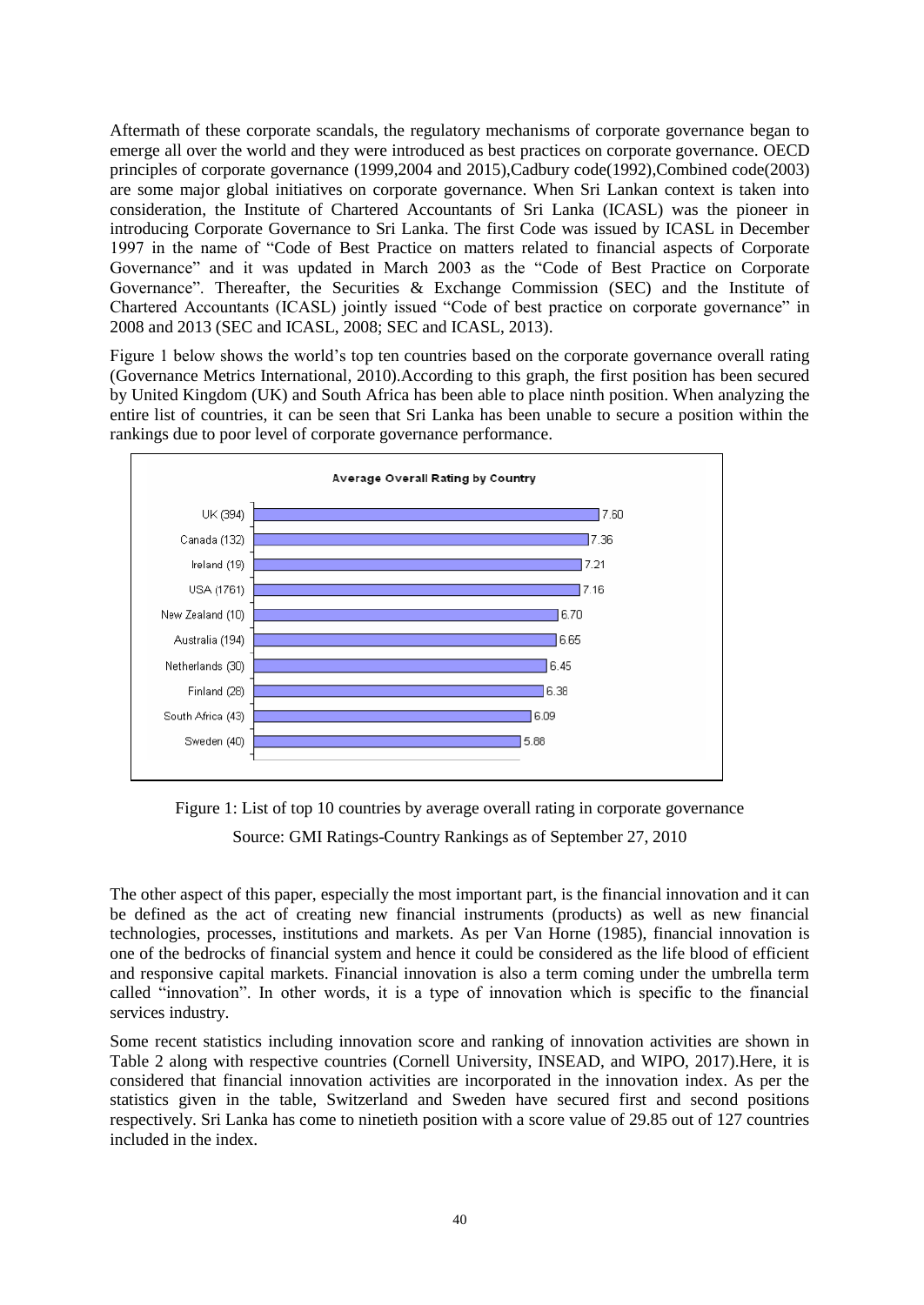| Country/Economy          | Score $(0-100)$ | Rank |
|--------------------------|-----------------|------|
| Switzerland              | 67.69           | 1    |
| Sweden                   | 63.82           | 2    |
| United States of America | 61.40           | 4    |
| United Kingdom           | 60.89           | 5    |
| Singapore                | 58.69           | 7    |
| China                    | 52.54           | 22   |
| India                    | 35.47           | 60   |
| Sri Lanka                | 29.85           | 90   |

*Table 1: Global Innovation Index rankings for selected countries*

Source: The Global Innovation Index 2017

### **Research Problem and Objectives**

When reviewing past literature sources, it could be clearly identified that there is a dearth of prior empirical research studies in relation to the impact of corporate governance practices as determinant of the financial innovation-related activities of financial services industry in both global and Sri Lankan context. When it comes to Sri Lanka, this phenomenon is highly valid and true. Apart from that, the existing few research studies carried out based on the said relationship have utilized various conceptual models that are inadequate to represent both concepts holistically. This is the research gap that is expected to be fulfilled by this research paper. Accordingly, this study attempts to propose a conceptual framework model to evaluate *how corporate governance practices affect financial innovation of a particular organization.* This paves the way for the problem statement of this study.

In this context, the main objectives of the study could be identified as, 1) to formulate and prescribe a conceptual framework model to investigate how corporate governance, especially the key constituents of it, affects the financial innovation activities of organizations operating in the financial services sector, 2) to encourage the future researchers to apply this model in their research studies with possible upgrades and modifications to suit their research requirements.

### **Scope of the Framework**

The scope of this research paper can be explained in two broad ways as theoretical scope and empirical scope. Firstly, theoretical scope mainly focuses on two concepts as corporate governance (which further consists of board size, board independence, board diversity and number of board committees) and financial innovation. Apart from that, size and age of the organization are included in the role model as controlled variables. Secondly, when the empirical scope is considered, it is expected to apply this model to evaluate the organizations in the financial services industry (especially the banking sector) of Sri Lanka. However, the proposed model in its original form could be applied and tested in the global context too.

The remainder of this paper is organized as follows. Section 2 elaborates a review of past literature sources. Section 3 demonstrates the research methodology adopted and Section 4 concludes with the potential implications and recommendations of the proposed conceptual model.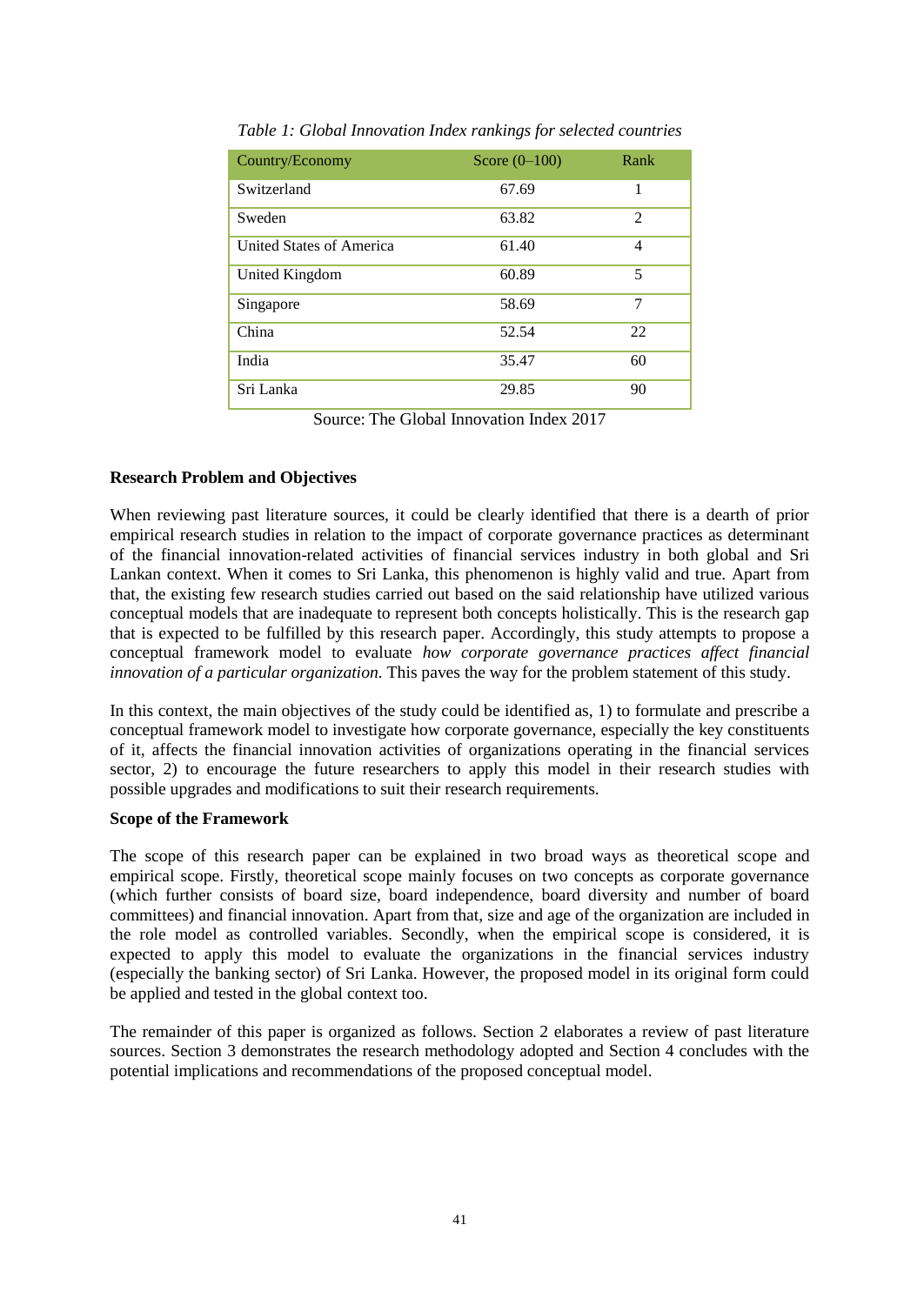#### **Literature Review**

This section reviews the existing literature that is directly related to the variables used in the study. It consists of key theories on both the corporate governance and financial innovation (theoretical review) and past empirical studies by research scholars in relation to the relationship between corporate governance and financial innovation.

The key theories on corporate governance and financial innovation include Agency theory by Jensen and Meckling in 1976, Stakeholder theory, Stewardship theory, Political economy theory, and Resource dependency theory (Wanjama, 2015).Most of them explain the separation of ownership and control and resultant effect on various stakeholder groups in companies. Moreover, these highly affect the operations and the performance of the companies including innovation and R&D projects.

In reviewing the past empirical research findings on the relationship between corporate governance and financial innovation, it could be observed various opinions put forward by research scholars. According to Belloc (2011), organizing such a body of literature is difficult, because existing studies on this topic form a heterogeneous puzzle that covers interrelated aspects of corporate organization. When the two concepts of corporate governance and innovation are generally analyzed as a whole, the some past research scholars suggest that poor governance reduces innovative activity (O'Connor, M. & Rafferty, M. (2012).This indicates a positive association between the two constructs in general.

The corporate governance is composed of several key attributes such as board size, independence of board members, diversity within the board, committees in the board, CEO duality, etc. However, there can be seen a very less number of empirical research studies done in order to ascertain the association between each and every attribute of corporate governance mentioned before and financial innovation.

Board size refers to the number of members in the board of directors. According to Guest (2009), board size has a strong negative impact on performance aspects of a company including profitability and innovation activities and this may be due to the fact that large board size is likely to reflect the malfunction of the board's advisory functionality. Further, agency theory and resource dependency theory suggest that the board size positively influences performance aspects, while stewardship theory encourages smaller board size and argues that larger board size negatively affects the organizational performance (Kalsie and Shrivastav, 2016).

Board independence means the extent to which the board of directors consists of independent-outside directors. According to Jermias (2007), board independence also has a negative impact on the innovative efforts of an organization. This scholar further explains that this is consistent with the managerial-incentive theory, which stresses that inside directors are in a better position than outside directors to undertake more profitable projects including innovation related activities, because they have direct access to specific information of the organization.

Board diversity means a situation where there is a combination of many people who are different from each other in terms of characteristics such as age, race, gender, educational background and professional qualifications. Galia and Zenou (2012) point out significant evidence of both positive and negative relationships between gender diversity on boards and various innovation types.

Board committees are specific units within the board which are assigned with specific tasks or functions. Audit committee, nomination committee and remuneration committee are several such important committees that can be seen in corporate boards. In a research study carried out by Wanjama(2015), it has been identified that the number of board committees has a positive effect on financial innovation.

CEO duality arises, when the Chief Executive Officer (CEO) of the company is also the chairman of the board of directors. Jermias (2007) asserts that CEO duality has a negative effect on innovative efforts, because it hinders board's ability to effectively monitor R&D investments. Tsui et al. (2001) too conclude that CEO duality adversely affects towards the operations of the company.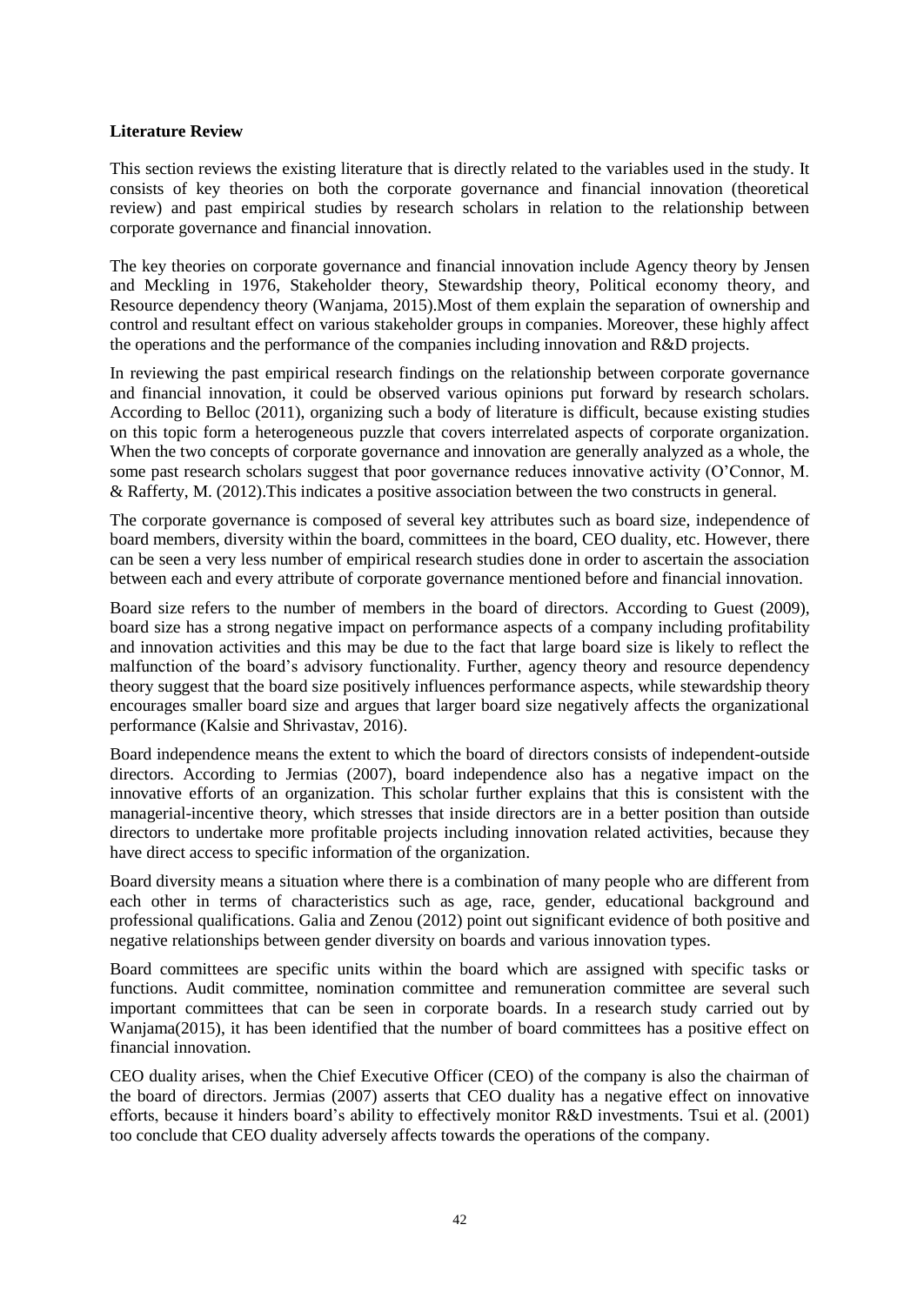It is observable through the past literature that most of the research scholars have identified size of the firm, fixed assets (non-current assets) position and debt structure of the organization as controlled variables in their studies (Kyereboah Colemanet al.,2008). These controlled or exogenous or extraneous variables could contaminate the cause-and-effect relationship, but the possible effects of which can be controlled through a process of either matching or randomization (Sekaran & Bougie, 2009).

## **Methodology**

This section and following subsections explain the methodological foundation utilized to develop the conceptual framework of this study.

The **positivistic approach** has been used as the main research philosophy to formulate this framework. The main data and information for the development of this conceptual framework model were obtained from both primary and secondary sources. Accordingly, the primary data were collected mainly through the interviews conducted with key relevant stake holders in financial services sector and the secondary data were from available literature sources (mainly, journal articles) accessed through online databases, and other web sources.

### **Proposed Conceptual Framework**

The proposed conceptual framework is depicted in Figure 1 and it clearly demonstrates the impact of various constituents of corporate governance on the innovative practices adopted in financial services sector.



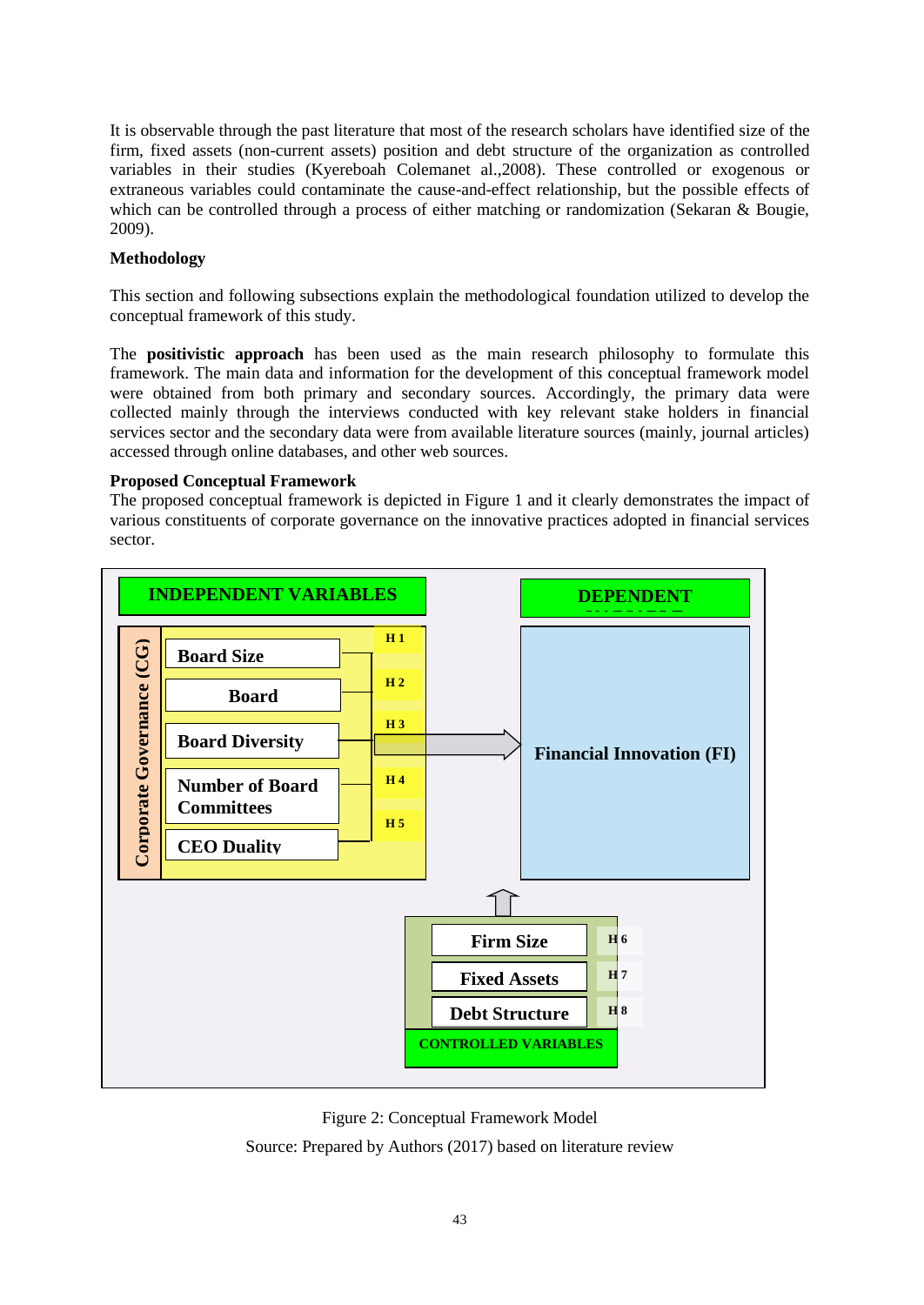Within this conceptual framework model, financial innovation is considered as the dependent variable, whereas corporate governance constituents are deemed as the independent variables. Furthermore, firm size, fixed assets and debt structure are defined as controlled variables.

The innovation equation or the predictive model pertaining to the above conceptual framework model is formulated as follows:

$$
Y = \beta_0 + \beta_1 X_1 + \beta_2 X_2 + \beta_3 X_3 + \beta_4 X_4 + \beta_5 X_5 + \beta_6 X_6 + \beta_7 X_7 + \beta_8 X_8 + \epsilon
$$

Where:

| Y                                                                                                |     | Financial Innovation (Score)                                    |
|--------------------------------------------------------------------------------------------------|-----|-----------------------------------------------------------------|
| $\mathbf{X}_1$                                                                                   | $=$ | <b>Board Size</b>                                               |
| $\mathbf{X}_2$                                                                                   | $=$ | Board Independence                                              |
| $\mathbf{X}_3$                                                                                   | $=$ | <b>Board Diversity</b>                                          |
| $\mathbf{X}_4$                                                                                   | $=$ | Number of Board Committees                                      |
| $\mathbf{X}_5$                                                                                   | $=$ | <b>CEO</b> Duality                                              |
| $X_6$                                                                                            | $=$ | Firm Size                                                       |
| $\mathbf{X}_7$                                                                                   | $=$ | <b>Fixed Assets</b>                                             |
| $\mathbf{X}_8$                                                                                   | $=$ | Debt Structure                                                  |
| $\beta_0$                                                                                        | $=$ | Intercept or constant                                           |
|                                                                                                  |     | Respective coefficients of independent and controlled variables |
| $\beta_1$ , $\beta_2$ , $\beta_3$ , $\beta_4$ , $\beta_5$ ,<br>$\beta_6$ , $\beta_7$ , $\beta_8$ |     |                                                                 |
| ε                                                                                                |     | Error term                                                      |

Once the empirical data are collected and analysed, this innovation equation could be presented with more meaningful numerical figures by using multiple regression analysis and in turn, which will be helpful in managerial decision making process.

## **Measurement of the Variables**

The constructs/concepts used in this study are summarized and operationalized in Table 1 along with their underlying literature sources.

*Table 2: Operationalization of concepts*

| <b>Constructs/</b><br><b>Concepts</b> | <b>Variables</b>              | <b>Indicators</b>                                                        | Number of<br><i>item scales</i> | <b>Source</b>                                        |
|---------------------------------------|-------------------------------|--------------------------------------------------------------------------|---------------------------------|------------------------------------------------------|
| Corporate<br>governance               | <b>Board Size</b>             | Number of members in the<br>board of directors                           | 1 item scale                    | Kyereboah-<br>Colemanet al. (2008);<br>Wanjama(2015) |
|                                       | Board Independence            | of<br>independent<br>Ratio<br>directors<br>executive<br>to<br>directors  | 2 items scale                   | Wanjama(2015)                                        |
|                                       |                               | Ratio of outside directors to<br>the total number of directors           |                                 | Kyereboah-<br>Colemanet al.(2008)                    |
|                                       | <b>Board Diversity</b>        | Ratio of female<br>to male<br>directors                                  | 1 item scale                    | Wanjama(2015)                                        |
|                                       | Number of Board<br>Committees | Number of board committees                                               | 1 item scale                    | Wanjama(2015)                                        |
|                                       | <b>CEO</b> Duality            | Whether<br><b>CEO</b><br>and<br>board<br>chairman<br>separate two<br>are | 1 item scale                    | Kyereboah-<br>Colemanet al. (2008)                   |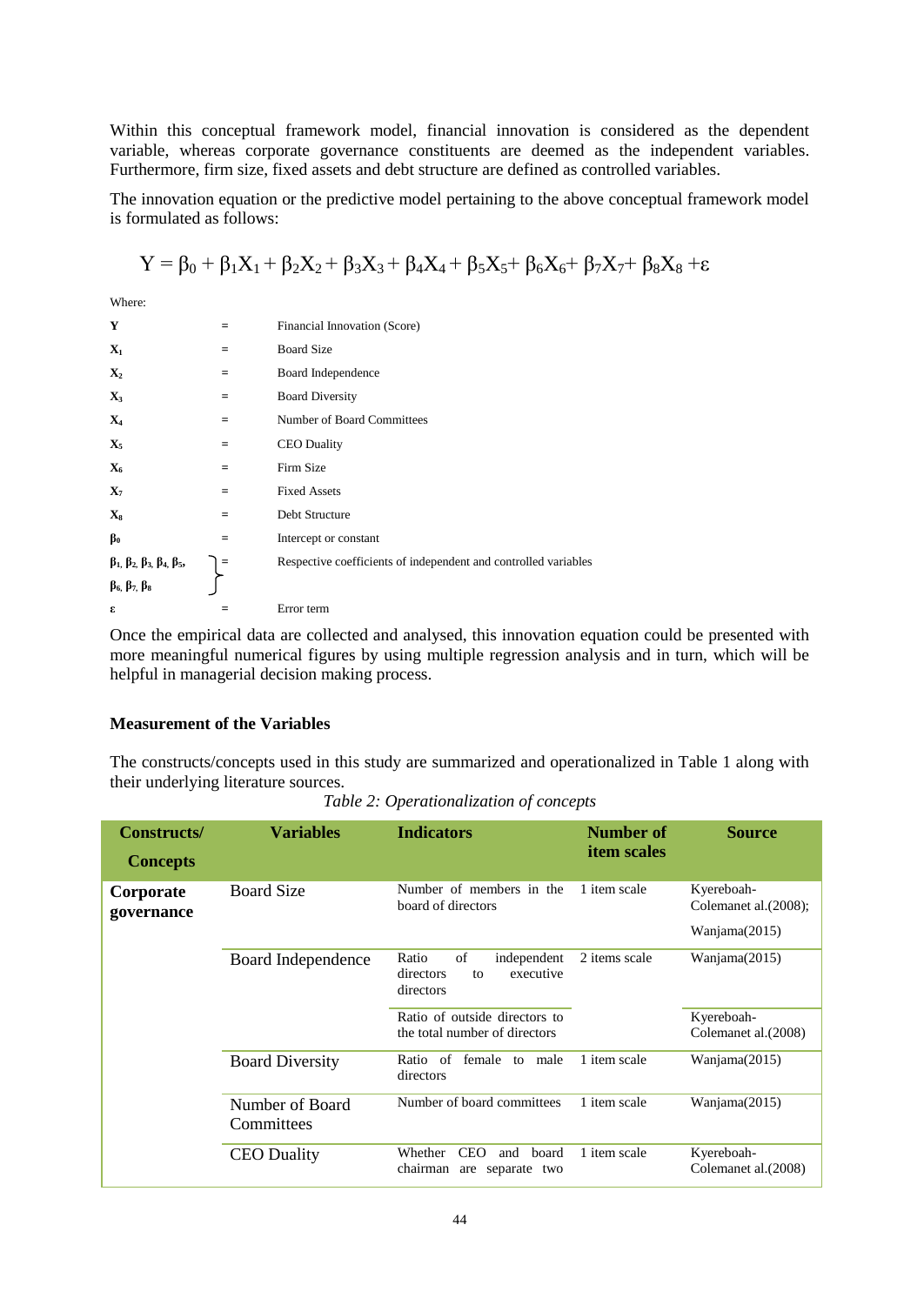|                                 |                             | persons                                                                          |               |                                      |
|---------------------------------|-----------------------------|----------------------------------------------------------------------------------|---------------|--------------------------------------|
| <b>Financial</b><br>innovation* | Product innovation          | Enhancement of quality of<br>current products                                    | 3 items scale | Adapted from<br>Gunday et al. (2011) |
|                                 |                             | Decreasing the development<br>cost of current products                           |               |                                      |
|                                 |                             | Newness to existing products<br>leading to enhanced ease of<br>use for customers |               |                                      |
|                                 | Process innovation          | Eliminating non value adding<br>activities<br>in<br>business<br>processes        | 3 items scale |                                      |
|                                 |                             | Decreasing variable cost in<br>business processes                                |               |                                      |
|                                 |                             | Increasing output quality in<br>business processes                               |               |                                      |
|                                 | Institutional<br>innovation | procedures<br>Renewing<br>the<br>firm<br>used<br>to<br>execute<br>activities     | 3 items scale |                                      |
|                                 |                             | human<br>the<br>Renewing<br>resources<br>management<br>system                    |               |                                      |
|                                 |                             | Renewing the management<br>information system(MIS)                               |               |                                      |
|                                 |                             |                                                                                  |               |                                      |
| <b>Firm size</b>                |                             | Log of assets                                                                    | 1 item scale  | Kyereboah-<br>Colemanet al.(2008)    |
| <b>Fixed Assets</b>             |                             | $\sigma$ f<br>fixed<br>Ratio<br>assets<br>to total assets                        | 1 item scale  | Kyereboah-<br>Colemanet al.(2008)    |
| <b>Debt</b><br>structure        |                             | Total of debts (both short and<br>long term) divided by total<br>assets          | 1 item scale  | Kyereboah-<br>Colemanet al.(2008)    |

Source: Prepared by Authors (2017) based on literature review

\*Here, it should be clearly noted that in this study, it has been used the concept of financial innovation, not innovation performance. However, in some research studies, it can be observed that the terms, innovation and innovation performance are used interchangeably. But they are two distinct concepts.

The data required to measure the constructs/concepts mentioned in the Table 1 could be collected by developing a self-administered questionnaire. Almost all the indicators representing each and every construct/concept are measured using a 5 point Likert scale.

# **Hypotheses of the study**

Based on the proposed conceptual framework mentioned in Figure 1, the following hypotheses could be derived.

**H 1**: There is a negative relationship between **board size** and **financial innovation**.

**H 2**: There is a negative relationship between **board independence** and **financial innovation**.

**H 3**: There is a positive relationship between **board diversity** and **financial innovation**.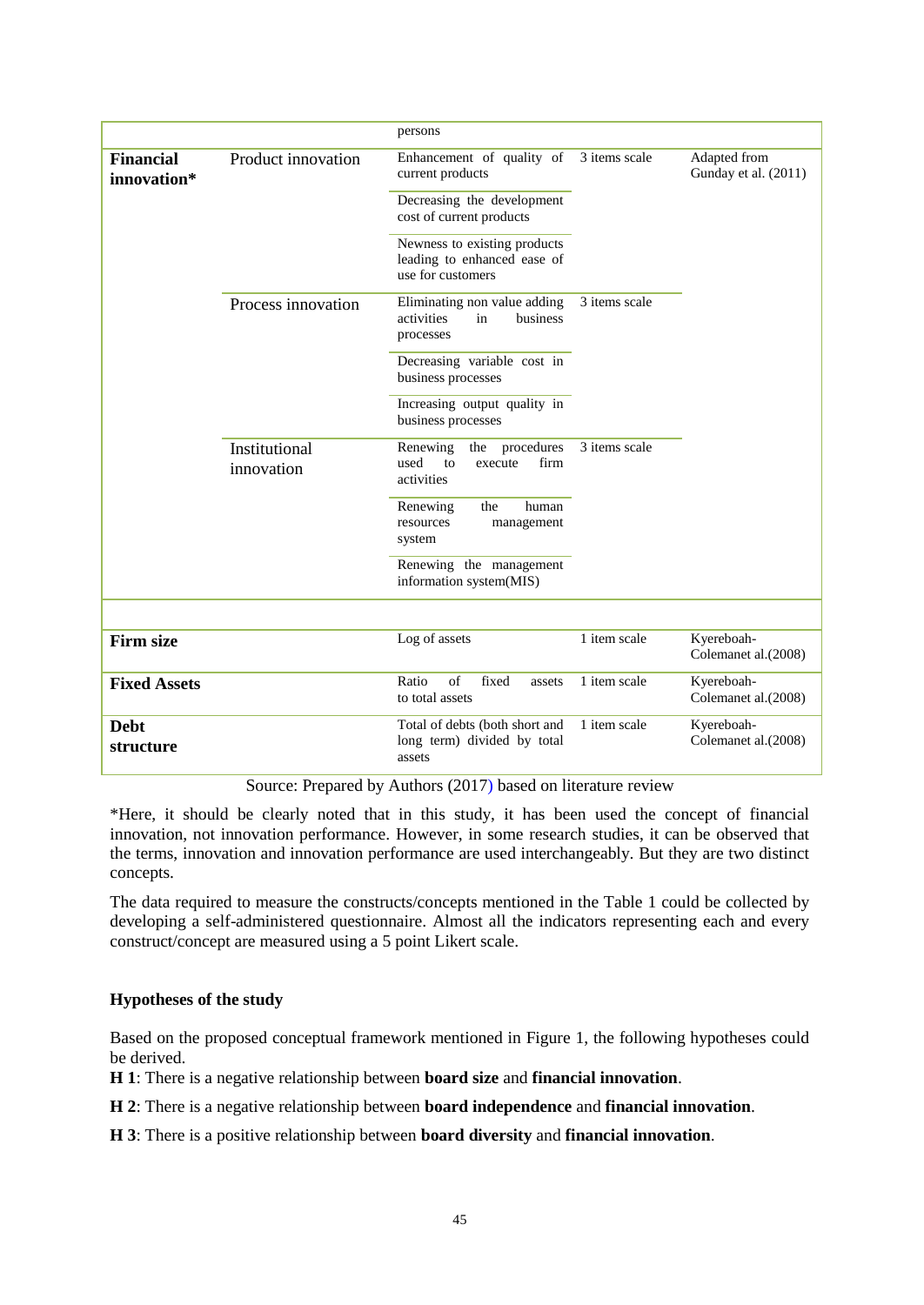### **H 4**: There is a positive relationship between **number of board committees** and **financial innovation**.

**H 5**: There is a negative relationship between CEO duality and financial innovation.

Apart from the aforementioned main hypotheses relating to main independent variables, the belowmentioned hypotheses could be presented in relation to the controlled variables.

**H 6**: Firm size positively affects financial innovation.

**H 7**: Fixed Assets positively affect financial innovation.

**H 8**: Debt structure positively affects financial innovation.

These hypotheses or the propositions are expected to be empirically tested by the researchers through a sample survey carried out in the Licensed Commercial Banks (LCBs) and Licensed Specialized Banks (LSBs) of financial services sector of Sri Lanka.

#### **Conclusions**

This paper has proposed a conceptual model to evaluate how corporate governance practices of a business entity can affect the financial innovation process. This could be identified as the theoretical or conceptual contribution of this proposed model.

When practical implications of this model are considered, it could be applied and tested by top level managers of financial services institutions to understand the most decisive components in the concept called corporate governance that foster or hinder the innovation activities of their organization and then to prioritize the most important favorable variables and to mitigate or eliminate the adverse variables. Accordingly, the business organizations engaged in the financial services sector will be in a position to enhance the various research & development (R&D) activities and innovation-centered activities and thereby achieving the ultimate goal of increasing the overall organizational performance and wealth (value).

Apart from the organizations operating in the financial services sector, this model may be applied by different other industries with certain modifications to test the association between the corporate governance practices and their respective innovation activities.

The future researchers are highly recommended to apply this proposed model in their empirical studies and to make further modifications where necessary and suitable depending on the situation applied for. Since this model was exclusively introduced to address and bridge the existing gap of a comprehensive model (lack of a model encompassing essential aspects) to test the relationship between corporate governance and financial innovation, it is too early to identify the possible inherent limitations of this proposed model. Once it was applied and tested using empirical data in organizational scenarios, some other aspects to be addressed might arise and it is up to the future researchers to cater to such limitations with reference to the literature sources.

#### **References**

Belloc, F. (2011). Corporate governance and innovation: a survey. Journal of Economic Surveys. Blackwell Publishing Ltd, 26(5), 835–864.

doi: 10.1111/j.1467-6419.2011.00681.x

Cornell University, INSEAD, and WIPO (2017). The Global Innovation Index 2017: Innovation Feeding the World, Ithaca, Fontainebleau, and Geneva.

Financial Times (2008). Financial scandals: Who takes responsibility?. Retrieved from <http://www.sundaytimes.lk/081026/FinancialTimes/ft3038.html>

Galia, F. and Zenou, E. (2012). Board composition and forms of innovation, does diversity make a difference?, European Journal of International Management, 6(6), 630–650.

[GovernanceMetrics International\(](https://web.archive.org/web/20110125201141/http:/www.gmiratings.com/Images/GMI_Country_Rankings_as_of_10_27_2010.pdf)2010). [GMI Ratings \(formerly, GovernanceMetrics International\)](https://web.archive.org/web/20110125201141/http:/www.gmiratings.com/Images/GMI_Country_Rankings_as_of_10_27_2010.pdf)  — [Country Rankings as of September 27, 2010.](https://web.archive.org/web/20110125201141/http:/www.gmiratings.com/Images/GMI_Country_Rankings_as_of_10_27_2010.pdf)Retried from